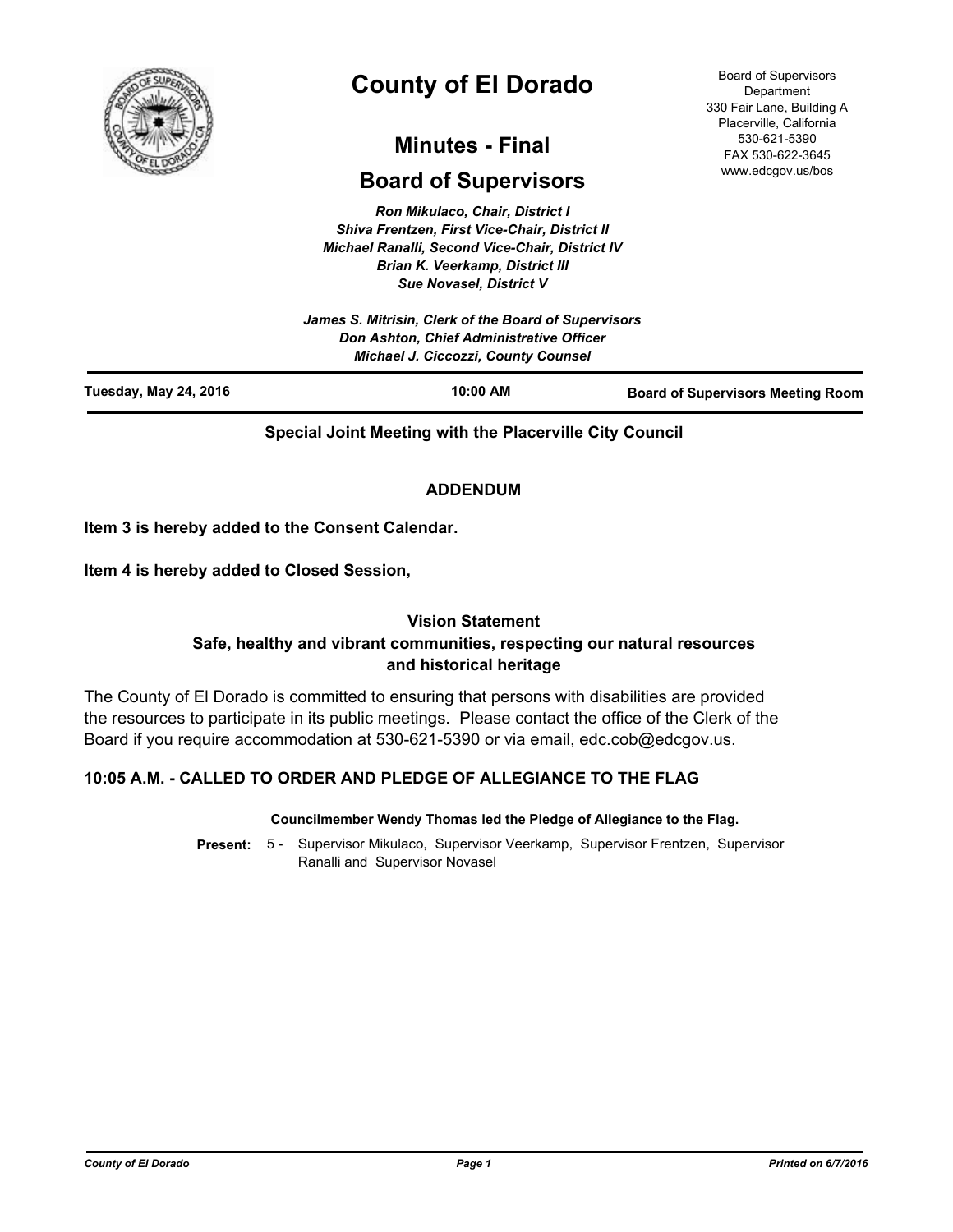#### **ADOPTION OF THE AGENDA AND APPROVAL OF CONSENT CALENDAR**

*Public Comment: L. Parlin*

**Upon the request of County Counsel noting that a 4/5 vote is required, a motion was made by Supervisor Frentzen, seconded by Supervisor Ranalli to amend item 4 to read Public Employee Appointment of the Position of Chief Administrative Officer. (5-0 in favor)**

**A motion was made by Supervisor Ranalli, seconded by Supervisor Veerkamp to Adopt the Agenda and Approve the Consent Calendar with the following changes: Pull item 3 for discussion. Amend item 4 to read Public Employee Appointment of the Position of Chief Administrative Officer.**

**Yes:** 5 - Mikulaco, Veerkamp, Frentzen, Ranalli and Novasel

#### **CONSENT CALENDAR**

**1. 16-0509** Chief Administrative Office recommending the Board authorize staff to complete and submit a California Disaster Assistance Act application regarding tree mortality.

**This matter was Approved on the Consent Calendar.**

#### **END CONSENT CALENDAR**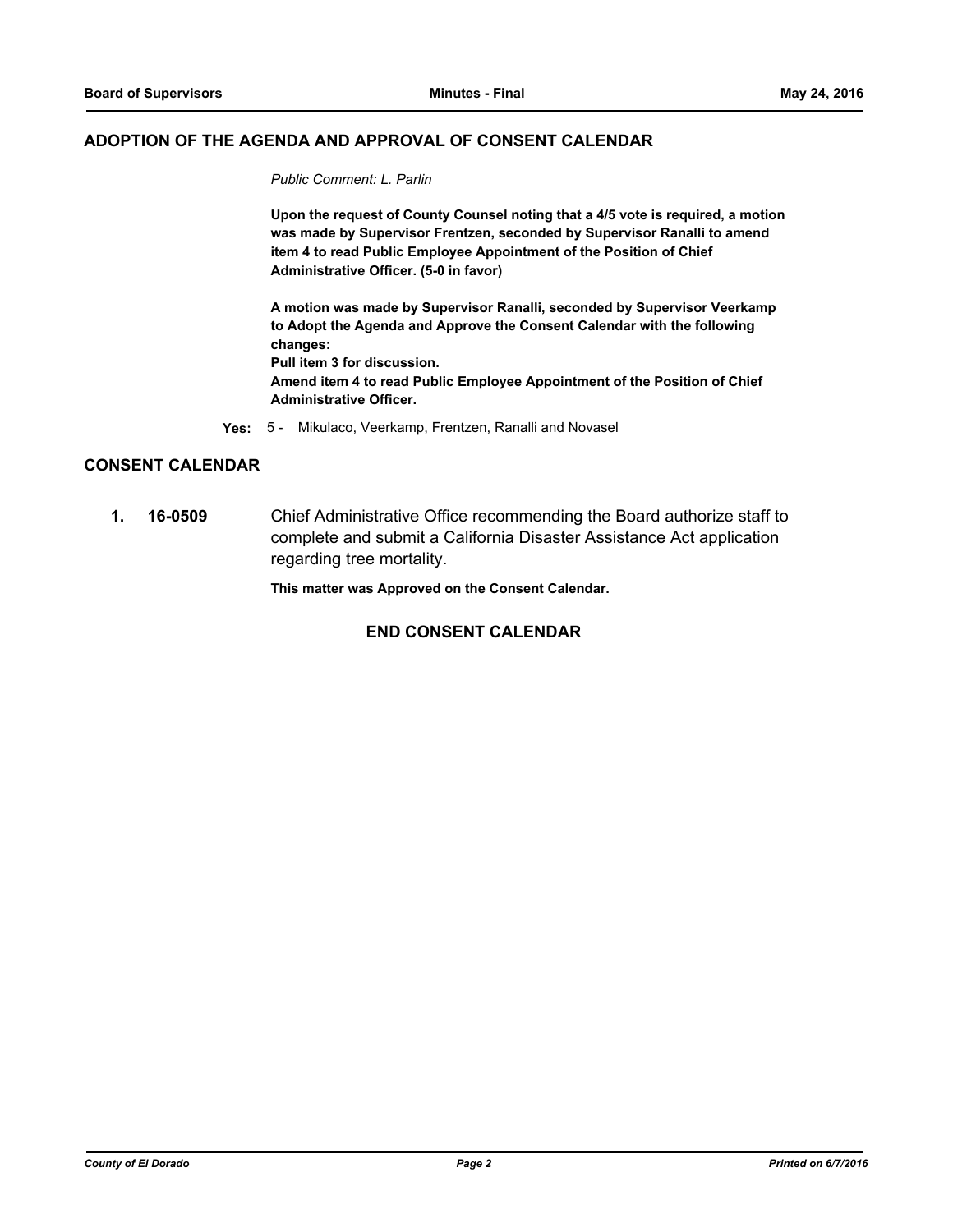#### **10:00 A.M. - TIME ALLOCATION**

**2. 16-0278** Chief Administrative Office recommending the Board:

1) Receive a presentation from Robert Liberty, Urban Sustainability Accelerator, Portland State University, on potential regional planning and tax sharing in the Greater Placerville Area between the City of Placerville and El Dorado County;

2) Confirm the Purposes and Benefits of a Cooperative Agreement; and

3) Appoint a Committee of Two City Council Members and Two El Dorado County Supervisors to work with the consultant.

#### **FUNDING:** N/A

*Public Comment: L. Parlin, C. Lewis, L. Brent-Bumb*

**A motion was made by Supervisor Mikulaco, seconded by Supervisor Veerkamp to:**

**1) Receive and file presentation from Robert Liberty, Urban Sustainability Accelerator;**

**2) Confirm the Purposes and Benefits of a Cooperative Agreement (See Recommendations in Attachment 2B); and**

**3) Appoint Supervisors Veerkamp and Frentzen to a Committee to work with the consultant. (The Placerville City Council voted unanimously to Appoint Councilmembers Clerici and Thomas to the Committee to work with the consultant.)**

**Yes:** 5 - Mikulaco, Veerkamp, Frentzen, Ranalli and Novasel

**ADJOURNED AT 3:01 P.M.**